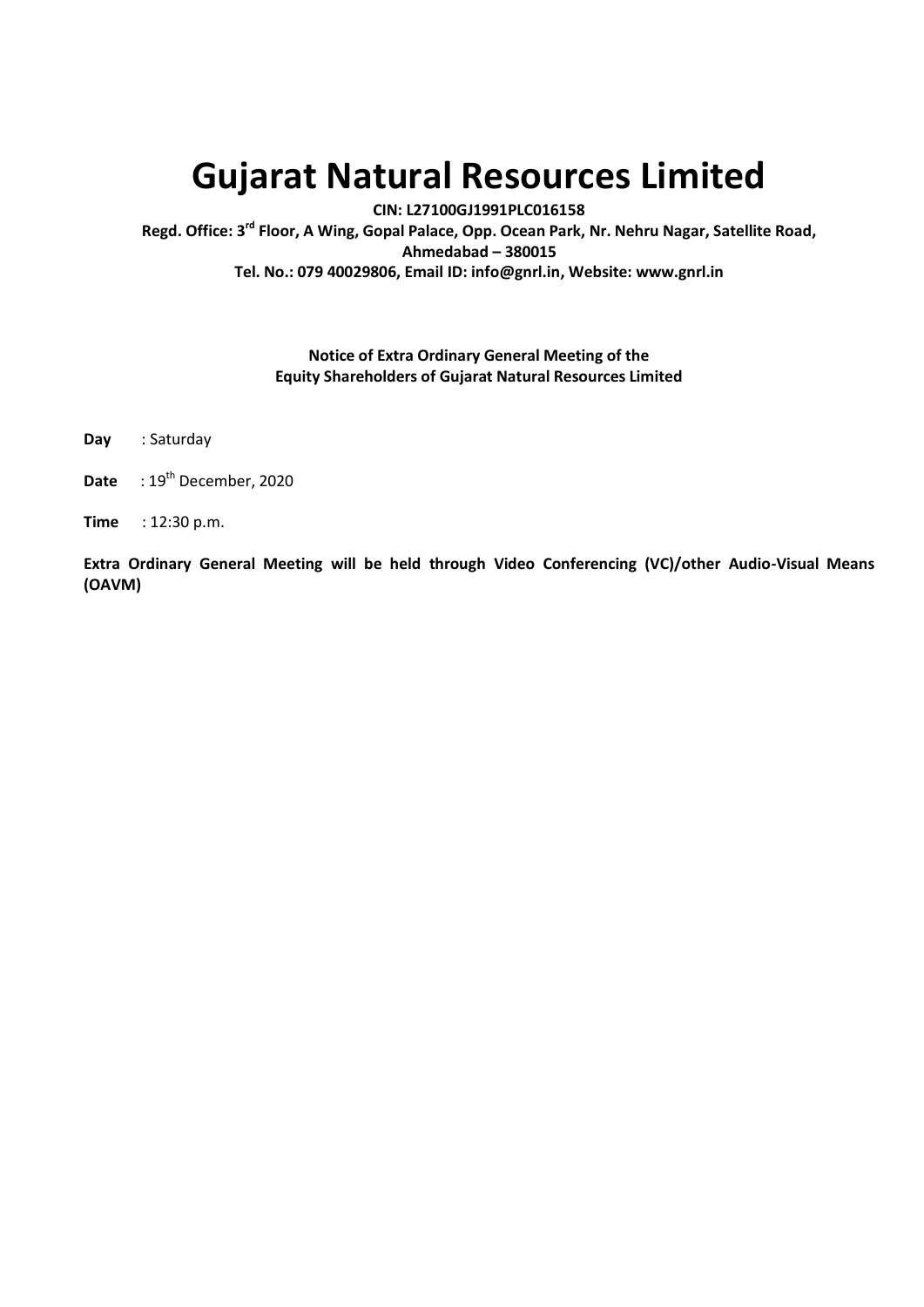# **Gujarat Natural Resources Limited CIN: L27100GJ1991PLC016158 Regd. Office: 3rd Floor, A Wing, Gopal Palace, Opp. Ocean Park, Nr. Nehru Nagar, Satellite Road, Ahmedabad – 380015 Tel. No.: 079 40029806, Email ID: info@gnrl.in, Website: www.gnrl.in**

**NOTICE** is hereby given that an Extra Ordinary General Meeting of the Members of Gujarat Natural Resources Limited will be held on Saturday, December 19, 2020 at 12:30 p.m. through Video Conferencing (VC)/other Audio-Visual Means (OAVM) to transact the following Business:

#### **1. To issue and allot 2,40,00,000 fully convertible warrants on preferential basis to non-promoters.**

To consider and if thought fit, to pass, with or without modification(s) the following resolution as **Special Resolution:** 

"**RESOLVED THAT** pursuant to the Section 42 and 62 and all other applicable provisions, if any of the Companies Act, 2013 and the Rules made there under (including any statutory modification(s) or reenactment(s) thereof, for the time being in force) and in accordance with the provisions of the Memorandum and Articles of Association of the Company, the Securities and Exchange Board of India (Issue of Capital and Disclosure Requirements) Regulations, 2018 as amended ("ICDR Regulations"), and any other Rules/ Regulations & Guidelines, if any, prescribed by the Securities and Exchange Board of India, Stock Exchanges and/or any other statutory or regulatory authority whether in India or abroad, the Securities and Exchange Board of India (Listing Obligations and Disclosure Requirements) Regulations, 2015 ("Listing Regulations") and the Listing Agreements entered into by the Company with the Stock Exchanges where the securities of the Company are listed and subject to the approval(s) consent(s), permission(s) and/or sanction(s), if any, of the appropriate authorities, institutions or bodies as may be required, and subject to such conditions as may be prescribed by any of them while granting any such approval(s), consent(s), permission(s) and/or sanction(s), and which may be agreed to by the Board of Directors of the Company (herein after referred to as 'the Board'), the Board be and is hereby authorized on behalf of the Company to offer, issue and allot in one or more tranches on preferential basis 2,40,00,000 convertible warrants of face value of Rs. 10/- each at a price of Rs. 12/- per Warrant (including premium of Rs. 2/- per warrant) at cash aggregating to Rs. 28,80,00,000/- and that each convertible warrant be converted in one or more tranches into one equity share of the Company of face value of Rs. 10/- each at a price of Rs. 12/- per share (including premium of Rs. 2/- per share), on such terms and conditions as may be decided and deemed appropriate by the Board at the time of issue or allotment to the below mentioned Proposed Allottees and in terms of Securities And Exchange Board of India (Issue of Capital and Disclosure Requirements) Regulations, 2018:

| Sr. | <b>Name of Proposed Allottees</b>     | Category     | <b>No. of Convertible</b> |
|-----|---------------------------------------|--------------|---------------------------|
| No. |                                       |              | <b>Warrants</b>           |
| 1.  | DV Finance Services LLP               | Non-Promoter | 30,00,000                 |
| 2.  | Sumit Lakhotia                        | Non-Promoter | 30,00,000                 |
| 3.  | Keyur Balkrishna Thakkar              | Non-Promoter | 30,00,000                 |
| 4.  | Jagruti Keyur Thakkar                 | Non-Promoter | 30,00,000                 |
| 5.  | Thirdeye Tradelink Private Limited    | Non-Promoter | 37,50,000                 |
| 6.  | Wealthstreet Finserve Private Limited | Non-Promoter | 37,50,000                 |
| 7.  | <b>KJK Ventura Consultancy LLP</b>    | Non-Promoter | 45,00,000                 |
|     | <b>Total</b>                          |              | 2,40,00,000               |

**RESOLVED FURTHER THAT,** the issue of convertible warrants, as above shall be subject to the following terms and conditions;

- i. An amount equivalent to 25 percent of the issue price of the Warrants shall be payable at the time of subscription of Warrants.
- ii. Upon exercise of the right to subscribe for Equity Shares, the warrant holders shall be liable to make the payment of balance sum, being 75 percent of the issue price, towards subscription to each Equity Share,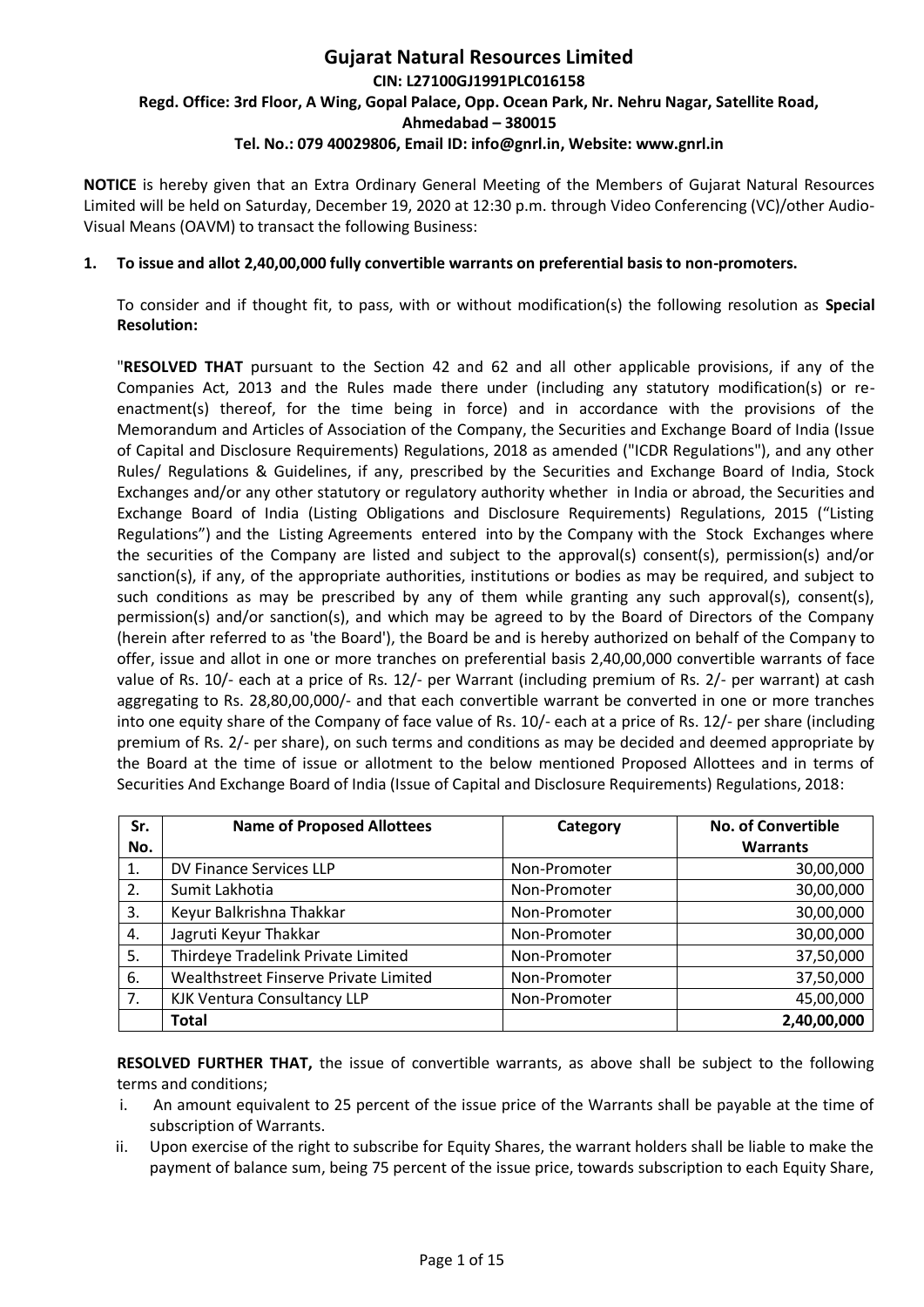as may be applied. The amount paid against Warrants shall be adjusted / set off against the issue price of the resultant Equity Shares.

- iii. As per Regulation 167(2) of the ICDR Regulations, the Convertible Warrants issued on preferential allotment basis to Non-Promoter shall be locked in for a period of one year from the date of allotment of such warrants.
- iv. The holder of Warrants will be entitled to apply for and be allotted, in one or more tranches, 1 (one) Equity Share of face value of Rs. 10/- each at a price of Rs. 12/- per share of the Company per warrant at any time before eighteen months from the date of allotment.
- v. In the event of entitlement attached to Warrants to subscribe for Equity Shares is not exercised within the period as mentioned above, the same shall lapse and the amount paid on the Warrants shall stand forfeited.
- vi. Upon receipt of the payment as above, the Board (or a Committee thereof) shall allot one Equity Share per warrant by appropriating Rs. 10/- towards Equity Share Capital.
- vii. The warrant holders shall also be entitled to any future issue of bonus / rights, if any, of Equity Shares or warrants convertible into Equity Shares or such other securities by the Company, in the same proportion and manner as any other shareholders of the Company for the time being and the Company shall reserve proportion of such entitlement for the warrant holders.
- viii. The warrant by itself does not give to the holder(s) thereof any rights of the shareholders of the Company.
- ix. The Equity Shares to be issued and allotted by the Company on exercise of the entitlement attached to Warrants in the manner aforesaid shall be in dematerialised form and subject to the Memorandum and Articles of Association of the Company and shall rank pari-passu in all respects including dividend, with the then existing Equity Shares of the Company and be listed on stock exchanges where the Equity Shares of the Company are listed.

**RESOLVED FURTHER THAT,** in accordance with the provisions of ICDR Regulations, the "Relevant Date" for the preferential issue, for the purpose of determining the price of Convertible Warrants to be issued in terms hereof and resultant equity shares to be issued and allotted by the Company on exercise of the entitlement attached to Warrants shall be November 19, 2020, being the date 30 days prior to the date of this Extra Ordinary General Meeting scheduled to be held on December 19, 2020.

**RESOLVED FURTHER THAT** pursuant to the provisions of the Companies Act, 2013, the names of the proposed allottees be recorded for the issue of invitation to subscribe to the Convertible Warrants and a private placement offer letter in Form No.PAS-4 together with an application form be issued to the proposed allottees inviting them to subscribe to the Convertible Warrants, as per the draft tabled at the Meeting and duly initialled by the Chairman for the purpose of identification and consent of the members of the Company is hereby accorded to the issuance of the same to the Investor inviting them to subscribe to the Convertible Warrants.

**RESOLVED FURTHER THAT** the monies received by the Company from the allottees for application of the Convertible Warrants pursuant to this private placement shall be kept by the Company in a separate bank account.

**RESOLVED FURTHER THAT,** Convertible Warrants shall be issued and allotted by the Company to the above mentioned proposed allottees, in dematerialized form within a period of 15 days from the date of passing of this resolution provided that where the allotment of the said Convertible Warrants is pending on account of pendency of any approval for such allotment by any regulatory authority or the Central Government, the allotment shall be completed within a period of 15 days from the date of such approval.

**RESOLVED FURTHER THAT,** the Convertible Warrants to be offered, issued and allotted shall be subject to lock-in as provided under the provisions of SEBI Regulations and the Equity Shares so offered, issued and allotted will be listed subject to the receipt of necessary regulatory permissions and approvals.

**RESOLVED FURTHER THAT,** the Equity Shares to be issued and allotted in the manner aforesaid on conversion of Convertible Warrants shall rank pari-passu with the existing Equity Shares of the Company in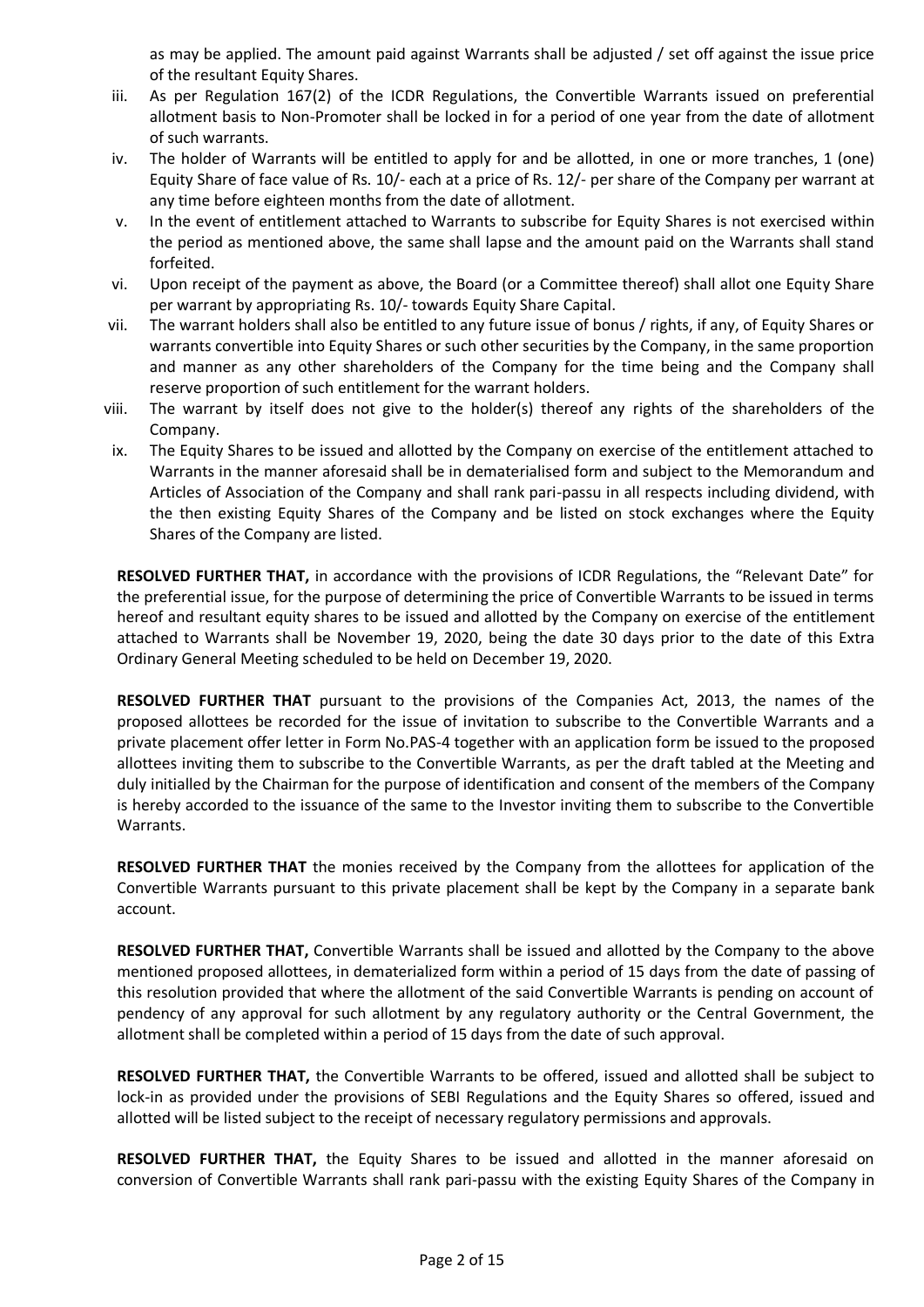all respects including as to dividend and shall be subject to the provisions of the Memorandum and Articles of Association of the Company.

**RESOLVED FURTHER THAT,** for the purpose of giving effect to this resolution, the board be and is hereby authorized to do all such acts, deeds, matters and things as it may in its absolute discretion deem necessary, desirable and expedient for such purpose, including without limitation, to issue and allot Warrants/Equity Shares, issuing certificates/clarifications, effecting any modifications or changes to the foregoing (including modification to the terms of the issue), entering into contracts, arrangements, agreements, documents (including for appointment of agencies, intermediaries and advisors for the Issue), in connection therewith and incidental thereto as the Board in its absolute discretion deem fit without being required to seek any fresh approval of the shareholders of the Company and to settle all questions, difficulties or doubts that may arise in regard to the offer, issue and allotment of the Warrants/Equity Shares and utilization of proceeds of the Warrants/Equity Shares, take all other steps which may be incidental, consequential, relevant or ancillary in this connection and that the decisions of the Board shall be final, binding and conclusive in all respects.

**RESOLVED FURTHER THAT,** the Board be and is hereby authorized to do all such acts, deeds, matters and things as also to execute such documents, writings etc. as may be necessary to give effect to the aforesaid resolution and delegate all or any of the powers herein conferred by above resolution to any Director or to any Committee of Directors or any other executive(s)/officer(s) of the Company or any other person."

#### **Registered Office:**

3rd Floor, A Wing, Gopal Palace, Opp. Ocean Park, Nr. Nehru Nagar, Satellite Road, Ahmedabad – 380015 CIN: L27100GJ1991PLC016158 Tel: 079 40029806, E-mail: info@gnrl.in Website: www.gnrl.in

**Sd/- Shalin A. Shah Managing Director (DIN: 00297447)**

**By order of the Board of Directors**

Date: November 19, 2020 Place: Ahmedabad

#### **Notes:**

1. In view of the massive outbreak of the COVID-19 pandemic, social distancing is a norm to be followed and pursuant to the Circular No. 14/2020 dated April 08, 2020, Circular No.17/2020 dated April 13, 2020 issued by the Ministry of Corporate Affairs followed by Circular No. 20/2020 dated May 05, 2020, physical attendance of the Members to the EOGM venue is not required and Extra Ordinary General Meeting (EOGM) be held through video conferencing (VC) or other audio visual means (OAVM). Hence, Members can attend and participate in the ensuing EOGM through VC/OAVM.

2. Pursuant to the Circular No. 14/2020 dated April 08, 2020, issued by the Ministry of Corporate Affairs, the facility to appoint proxy to attend and cast vote for the members is not available for this EOGM. However, the Body Corporates are entitled to appoint authorized representatives to attend the EOGM through VC/OAVM and participate thereat and cast their votes through e-voting.

3. The Members can join the EOGM in the VC/OAVM mode 15 minutes before and after the scheduled time of the commencement of the Meeting by following the procedure mentioned in the Notice. The facility of participation at the EOGM through VC/OAVM will be made available for 1000 members on first come first served basis. This will not include large Shareholders (Shareholders holding 2% or more shareholding), Promoters, Institutional Investors, Directors, Key Managerial Personnel, the Chairpersons of the Audit Committee, Nomination and Remuneration Committee and Stakeholders Relationship Committee, Auditors etc. who are allowed to attend the EOGM without restriction on account of first come first served basis.

4. The attendance of the Members attending the EOGM through VC/OAVM will be counted for the purpose of reckoning the quorum under Section 103 of the Companies Act, 2013.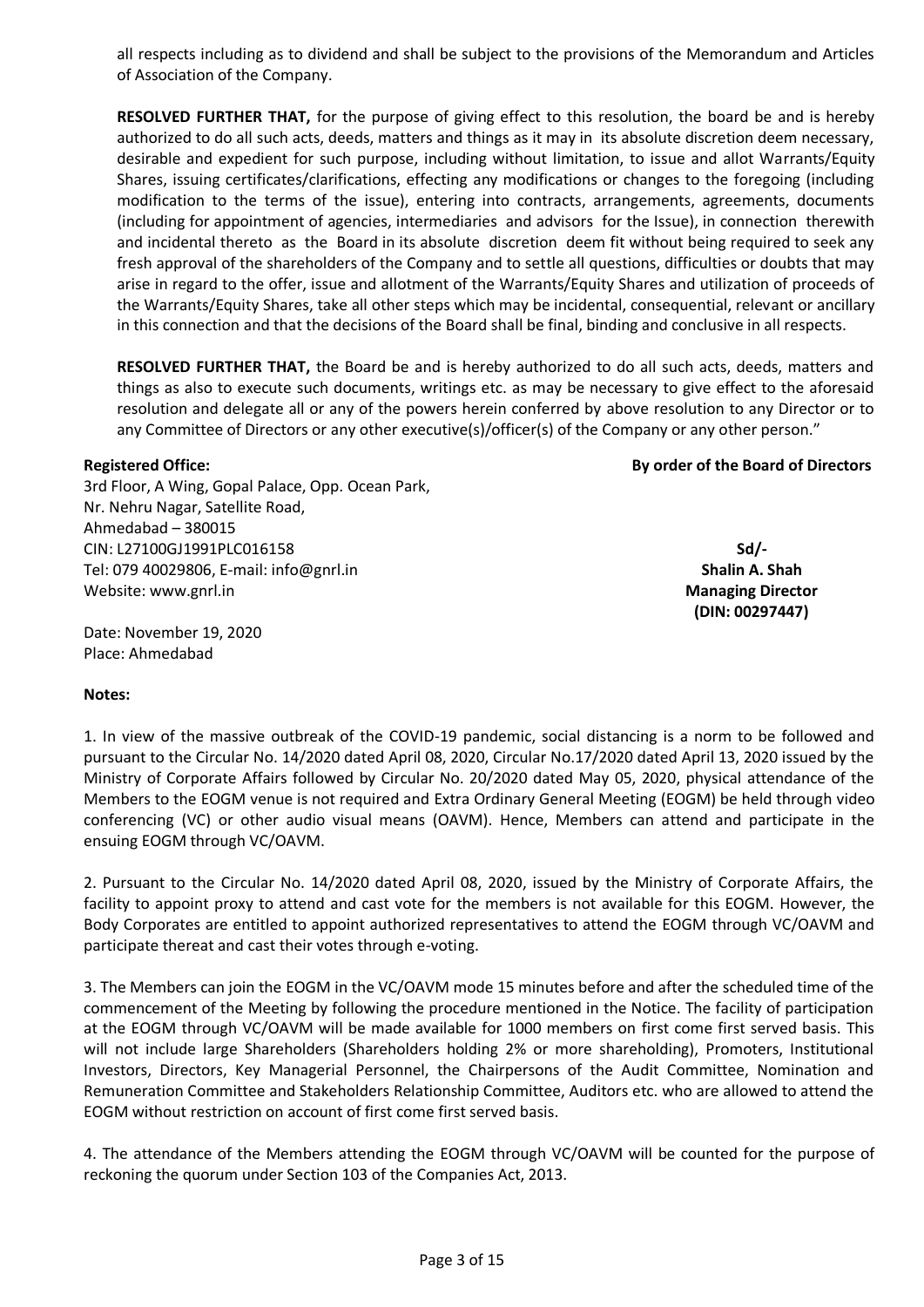5. Pursuant to the provisions of Section 108 of the Companies Act, 2013 read with Rule 20 of the Companies (Management and Administration) Rules, 2014 (as amended) and Regulation 44 of SEBI (Listing Obligations & Disclosure Requirements) Regulations 2015 (as amended), and the Circulars issued by the Ministry of Corporate Affairs dated April 08, 2020, April 13, 2020 and May 05, 2020 the Company is providing facility of remote e-voting to its Members in respect of the business to be transacted at the EOGM. For this purpose, the Company has entered into an agreement with National Securities Depository Limited (NSDL) for facilitating voting through electronic means, as the authorized agency. The facility of casting votes by a member using remote e-voting system as well as venue voting on the date of the EOGM will be provided by NSDL.

6. In line with the Ministry of Corporate Affairs (MCA) Circular No. 17/2020 dated April 13, 2020, the Notice calling the EOGM has been uploaded on the website of the Company at www.gnrl.in. The Notice can also be accessed from the website of the Stock Exchange i.e. BSE Limited at www.bseindia.com and the EOGM Notice is also available on the website of NSDL (agency for providing the Remote e-Voting facility) i.e. www.evoting.nsdl.com.

7. EOGM has been convened through VC/OAVM in compliance with applicable provisions of the Companies Act, 2013 read with MCA Circular No. 14/2020 dated April 08, 2020 and MCA Circular No. 17/2020 dated April 13, 2020 and MCA Circular No. 20/2020 dated May 05, 2020.

8. As per Regulation 40 of SEBI Listing Regulations, as amended, securities of listed companies can be transferred only in dematerialized form with effect from, April 1, 2019, except in case of request received for transmission or transposition of securities. In view of this and to eliminate all risks associated with physical shares and for ease of portfolio management, members holding shares in physical form are requested to consider converting their holdings to dematerialized form. Members can contact the Company or Company's Registrars and Transfer Agents, Purva Sharegistry (India) Private Limited for assistance in this regard.

9. To support the 'Green Initiative', Members who have not yet registered their email addresses are requested to register the same with their DPs in case the shares are held by them in electronic form and update the same on the website of the Company www.gnrl.in, in case the shares are held by them in physical form.

10. Members are requested to intimate changes, if any, pertaining to their name, postal address, email address, telephone/ mobile numbers, Permanent Account Number (PAN), mandates, nominations, power of attorney, bank details such as, name of the bank and branch details, bank account number, MICR code, IFSC code, etc., to their DPs in case the shares are held by them in electronic form and to RTA Purva Sharegistry (India) Private Limited in case the shares are held by them in physical form.

11. In compliance with the aforesaid MCA Circulars and SEBI Circular dated May 12, 2020, Notice of the EOGM is being sent only through electronic mode to those Members whose email addresses are registered with the Company/ Depositories. Members may note that the Notice will also be available on the Company's website www.gnrl.in and website of the Stock Exchange i.e. BSE Limited at www.bseindia.com.

12. The Business set out in the Notice will be transacted through electronic voting system and the Company is providing facility for voting by electronic means. Instructions and other information relating to e-voting are given in this Notice.

13. The relative Explanatory Statement pursuant to Section 102 of the Companies Act, 2013, relating to the special business to be transacted at the meeting is annexed hereto.

15. The Securities & Exchange Board of India (SEBI) has mandated the submission of Permanent Account Number (PAN) by every participant in the securities market. Members holding shares in the Electronic form are therefore requested to submit their PAN to their depository Participants with whom they are maintaining their demat accounts. Members holding Physical shares can submit their PAN to the Company/Purva Sharegistry (India) Private Limited.

16. Since EOGM will be held through VC/OAVM, the Route Map is not annexed in the Notice.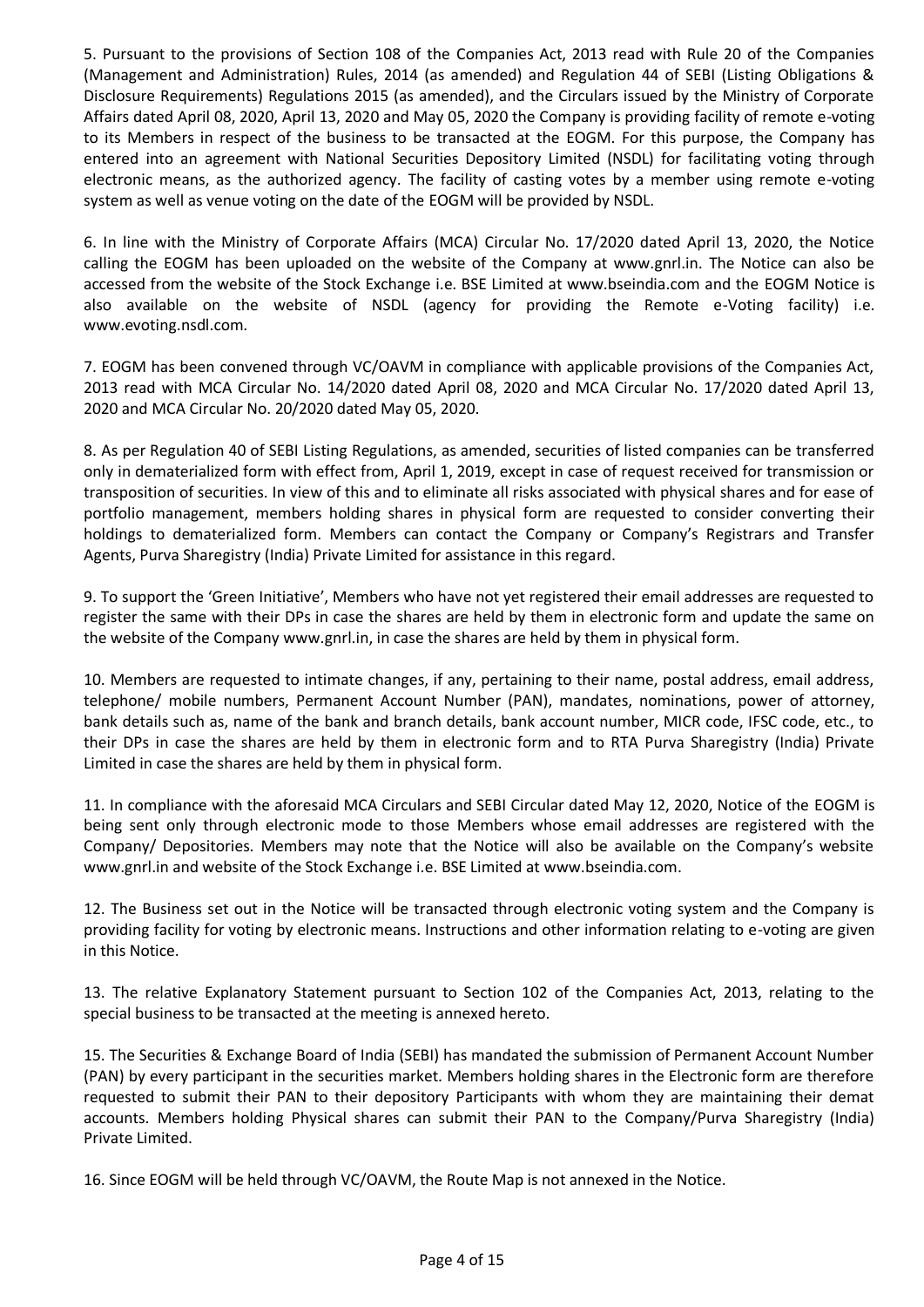17. Instruction for E-Voting and joining EOGM are as follows:

# **EVOTING INSTRUCTIONS**

#### **THE INSTRUCTIONS FOR MEMBERS FOR REMOTE E-VOTING ARE AS UNDER:-**

The remote e-voting period begins on (Wednesday,  $16^{th}$  December, 2020 at 09:00 A.M.) and ends on (Friday,  $18^{th}$ December, 2020 at 05:00 P.M.) The remote e-voting module shall be disabled by NSDL for voting thereafter. And cut of Date for E-voting is  $12^{th}$  December, 2020.

#### **How do I vote electronically using NSDL e-Voting system?**

The way to vote electronically on NSDL e-Voting system consists of "Two Steps" which are mentioned below:

Step 1: Log-in to NSDL e-Voting system at https://www.evoting.nsdl.com/ Step 2: Cast your vote electronically on NSDL e-Voting system.

#### **Details on Step 1 is mentioned below:**

#### **How to Log-in to NSDL e-Voting website?**

1. Visit the e-Voting website of NSDL. Open web browser by typing the following URL: https://www.evoting.nsdl.com/ either on a Personal Computer or on a mobile.

2. Once the home page of e-Voting system is launched, click on the icon "Login" which is available under 'Shareholders' section.

3. A new screen will open. You will have to enter your User ID, your Password and a Verification Code as shown on the screen.

*Alternatively, if you are registered for NSDL eservices i.e. IDEAS, you can log-in at https://eservices.nsdl.com/ with your existing IDEAS login. Once you log-in to NSDL eservices after using your log-in credentials, click on e-Voting and you can proceed to Step 2 i.e. Cast your vote electronically.*  4. Your User ID details are given below:

| Manner of holding shares i.e. Demat<br>(NSDL or CDSL) or Physical | Your User ID is:                                                                                                                                                 |
|-------------------------------------------------------------------|------------------------------------------------------------------------------------------------------------------------------------------------------------------|
| a) For Members who hold shares in<br>demat account with NSDL.     | 8 Character DP ID followed by 8 Digit Client ID<br>For example if your DP ID is IN300*** and Client<br>ID is 12****** then your user ID is<br>$IN300***12******$ |
| b) For Members who hold shares in<br>demat account with CDSL.     | 16 Digit Beneficiary ID<br>For example if your Beneficiary ID is<br>12************** then your user ID is<br>17**************                                    |
| c) For Members holding shares in<br>Physical Form.                | EVEN Number followed by Folio Number<br>registered with the company<br>For example if folio number is 001*** and EVEN<br>is 101456 then user ID is 101456001 *** |

#### **5. Your password details are given below:**

a) If you are already registered for e-Voting, then you can user your existing password to login and cast your vote.

b) If you are using NSDL e-Voting system for the first time, you will need to retrieve the 'initial password' which was communicated to you. Once you retrieve your 'initial password', you need to enter the 'initial password' and the system will force you to change your password.

c) How to retrieve your 'initial password'?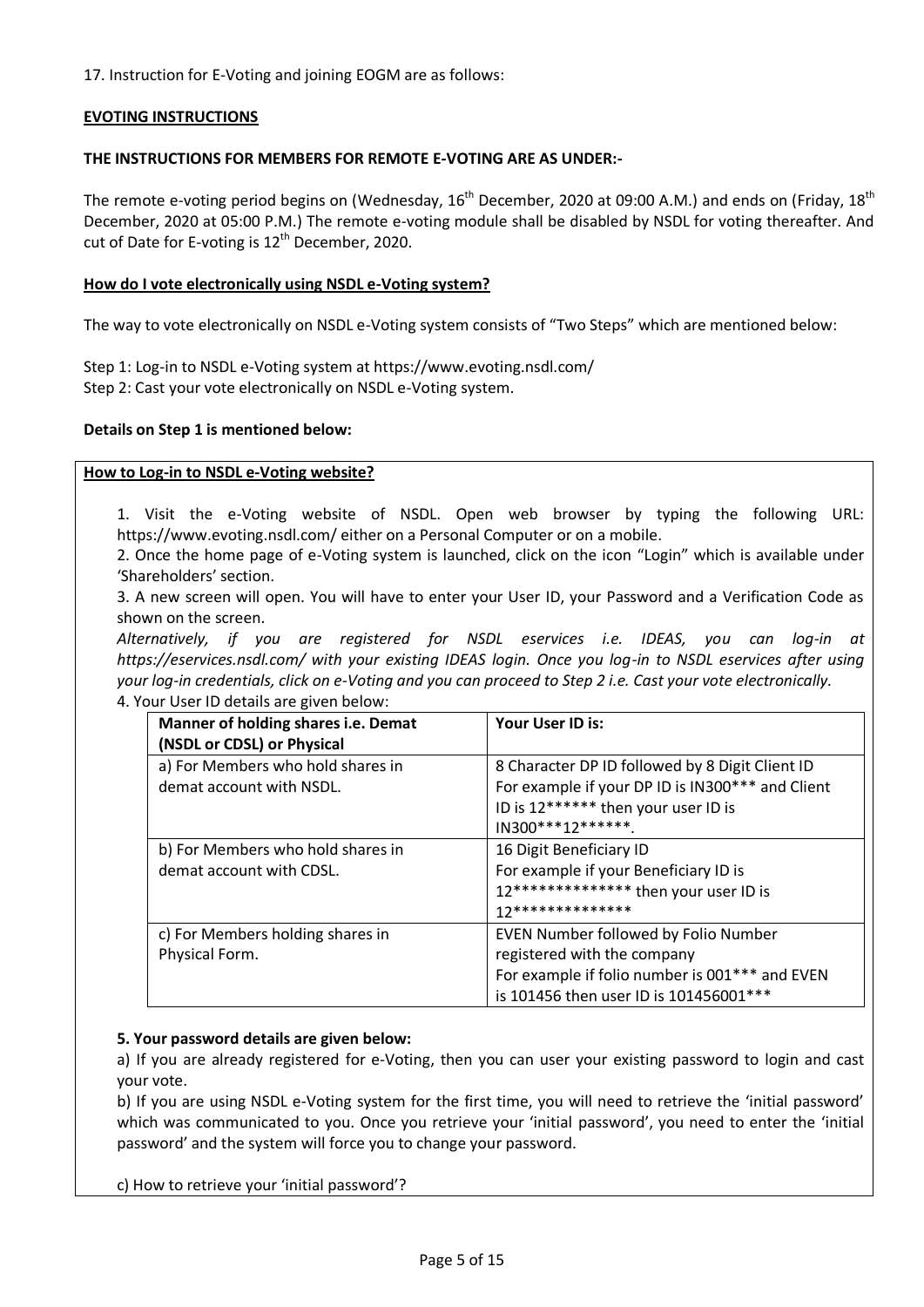(i) If your email ID is registered in your demat account or with the company, your 'initial password' is communicated to you on your email ID. Trace the email sent to you from NSDL from your mailbox. Open the email and open the attachment i.e. a .pdf file. Open the .pdf file. The password to open the .pdf file is your 8 digit client ID for NSDL account, last 8 digits of client ID for CDSL account or folio number for shares held in physical form. The .pdf file contains your 'User ID' and your 'initial password'.

(ii) If your email ID is not registered, please follow steps mentioned below in process for those shareholders whose email ids are not registered.

6. If you are unable to retrieve or have not received the "Initial password" or have forgotten your password:

a) Click on **"Forgot User Details/Password?"**(If you are holding shares in your demat account with NSDL or CDSL) option available on www.evoting.nsdl.com.

b) **Physical User Reset Password?"** (If you are holding shares in physical mode) option available on www.evoting.nsdl.com.

c) If you are still unable to get the password by aforesaid two options, you can send a request at evoting@nsdl.co.in mentioning your demat account number/folio number, your PAN, your name and your registered address.

d) Members can also use the OTP (One Time Password) based login for casting the votes on the e-Voting system of NSDL.

7. After entering your password, tick on Agree to "Terms and Conditions" by selecting on the check box.

8. Now, you will have to click on "Login" button.

9. After you click on the "Login" button, Home page of e-Voting will open.

# **Details on Step 2 is given below:**

**How to cast your vote electronically on NSDL e-Voting system?**

1. After successful login at Step 1, you will be able to see the Home page of e-Voting. Click on e-Voting. Then, click on Active Voting Cycles.

2. After click on Active Voting Cycles, you will be able to see all the companies "EVEN" in which you are holding shares and whose voting cycle is in active status.

3. Select "EVEN" of company for which you wish to cast your vote.

4. Now you are ready for e-Voting as the Voting page opens.

5. Cast your vote by selecting appropriate options i.e. assent or dissent, verify/modify the number of shares for which you wish to cast your vote and click on "Submit" and also "Confirm" when prompted.

6. Upon confirmation, the message "Vote cast successfully" will be displayed.

7. You can also take the printout of the votes cast by you by clicking on the print option on the confirmation page.

8. Once you confirm your vote on the resolution, you will not be allowed to modify your vote.

# **General Guidelines for shareholders**

1 Institutional shareholders (i.e. other than individuals, HUF, NRI etc.) are required to send scanned copy (PDF/JPG Format) of the relevant Board Resolution/ Authority letter etc. with attested specimen signature of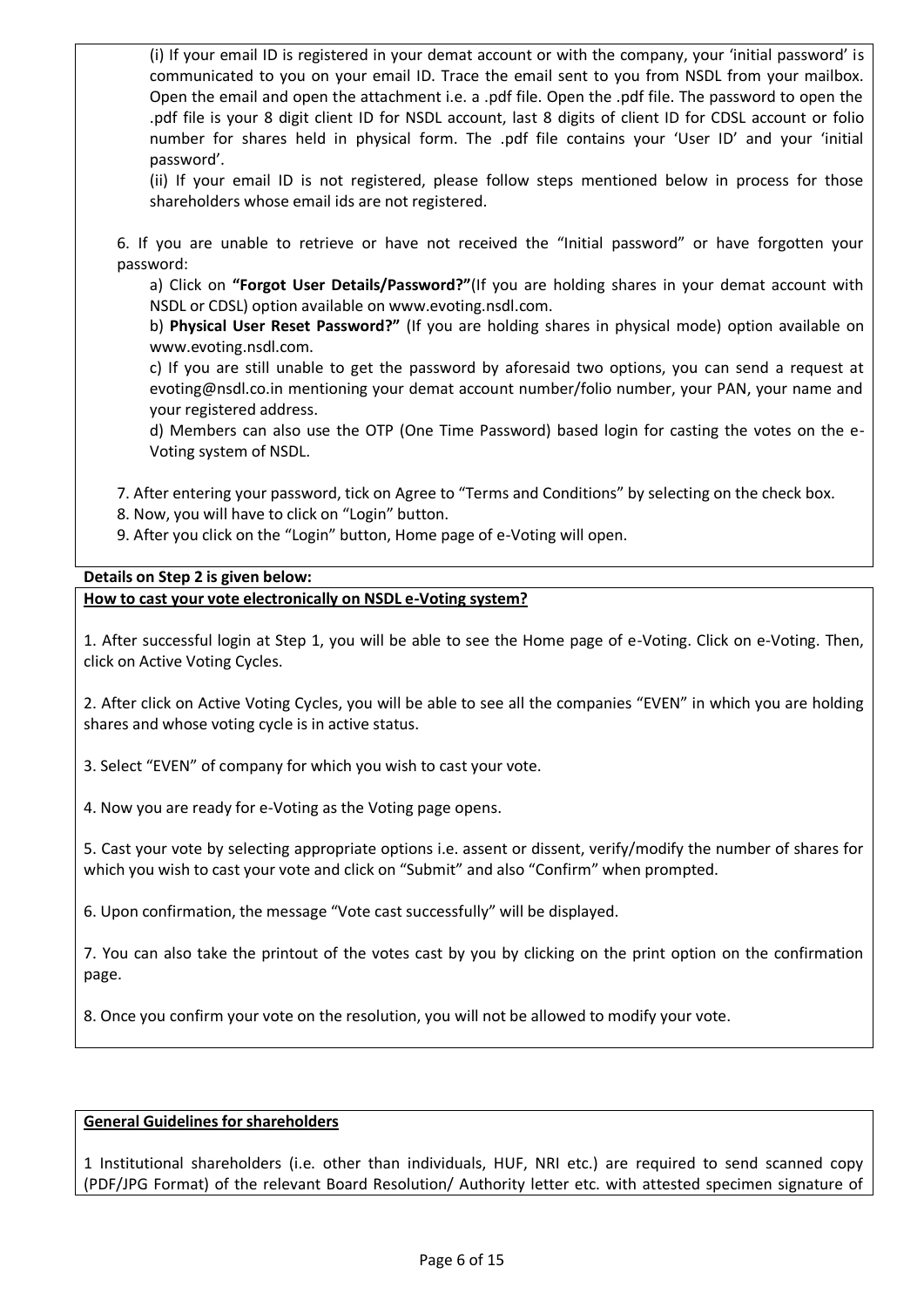the duly authorized signatory(ies) who are authorized to vote, to the Scrutinizer by e-mail to cschintanpatel@gmail.com with a copy marked to evoting@nsdl.co.in.

2. It is strongly recommended not to share your password with any other person and take utmost care to keep your password confidential. Login to the e-voting website will be disabled upon five unsuccessful attempts to key in the correct password. In such an event, you will need to go through the "Forgot User Details/Password?" or "Physical User Reset Password?" option available on www.evoting.nsdl.com to reset the password.

3. In case of any queries, you may refer the Frequently Asked Questions (FAQs) for Shareholders and e-voting user manual for Shareholders available at the download section of www.evoting.nsdl.com or call on toll free no.: 1800-222-990 or send a request at evoting@nsdl.co.in.

# **Process for those shareholders whose email ids are not registered with the depositories for procuring user id and password and registration of e mail ids for e-voting for the resolutions set out in this notice:**

#### **In case shares are held in physical mode:**

Please update your email id by providing the required details on web link provided as "**REGISTER YOUR EMAIL ID"**  on the website of the company www.gnrl.in

# **In case shares are held in demat mode:**

Please contact your Depository Participant (DP) and register your email address and bank account details in your demat account, as per the process advised by your DP.

#### **THE INSTRUCTIONS FOR MEMBERS FOR e-VOTING ON THE DAY OF THE EOGM ARE AS UNDER:-**

1. The procedure for e-Voting on the day of the EOGM is same as the instructions mentioned above for remote e-voting.

2. Only those Members/ shareholders, who will be present in the EOGM through VC/OAVM facility and have not casted their vote on the Resolutions through remote e-Voting and are otherwise not barred from doing so, shall be eligible to vote through e-Voting system in the EOGM.

3. Members who have voted through Remote e-Voting will be eligible to attend the EOGM. However, they will not be eligible to vote at the EOGM.

4. The details of the person who may be contacted for any grievances connected with the facility for e-Voting on the day of the EOGM shall be the same person mentioned for Remote evoting.

#### **INSTRUCTIONS FOR MEMBERS FOR ATTENDING THE EOGM THROUGH VC/OAVM ARE AS UNDER:**

1. Member will be provided with a facility to attend the EOGM through VC/OAVM through the NSDL e-Voting system. Members may access the same at https://www.evoting.nsdl.com under shareholders/members login by using the remote e-voting credentials. The link for VC/OAVM will be available in shareholder/members login where the EVEN of Company will be displayed.

Members who do not have the User ID and Password for e-Voting or have forgotten the User ID and Password may retrieve the same by following the remote e-Voting instructions mentioned in the notice to avoid last minute rush. Further members can also use the OTP based login for logging into the e-Voting system of NSDL.

2. Members are encouraged to join the Meeting through Laptops for better experience.

3. Further Members will be required to allow Camera and use Internet with a good speed to avoid any disturbance during the meeting.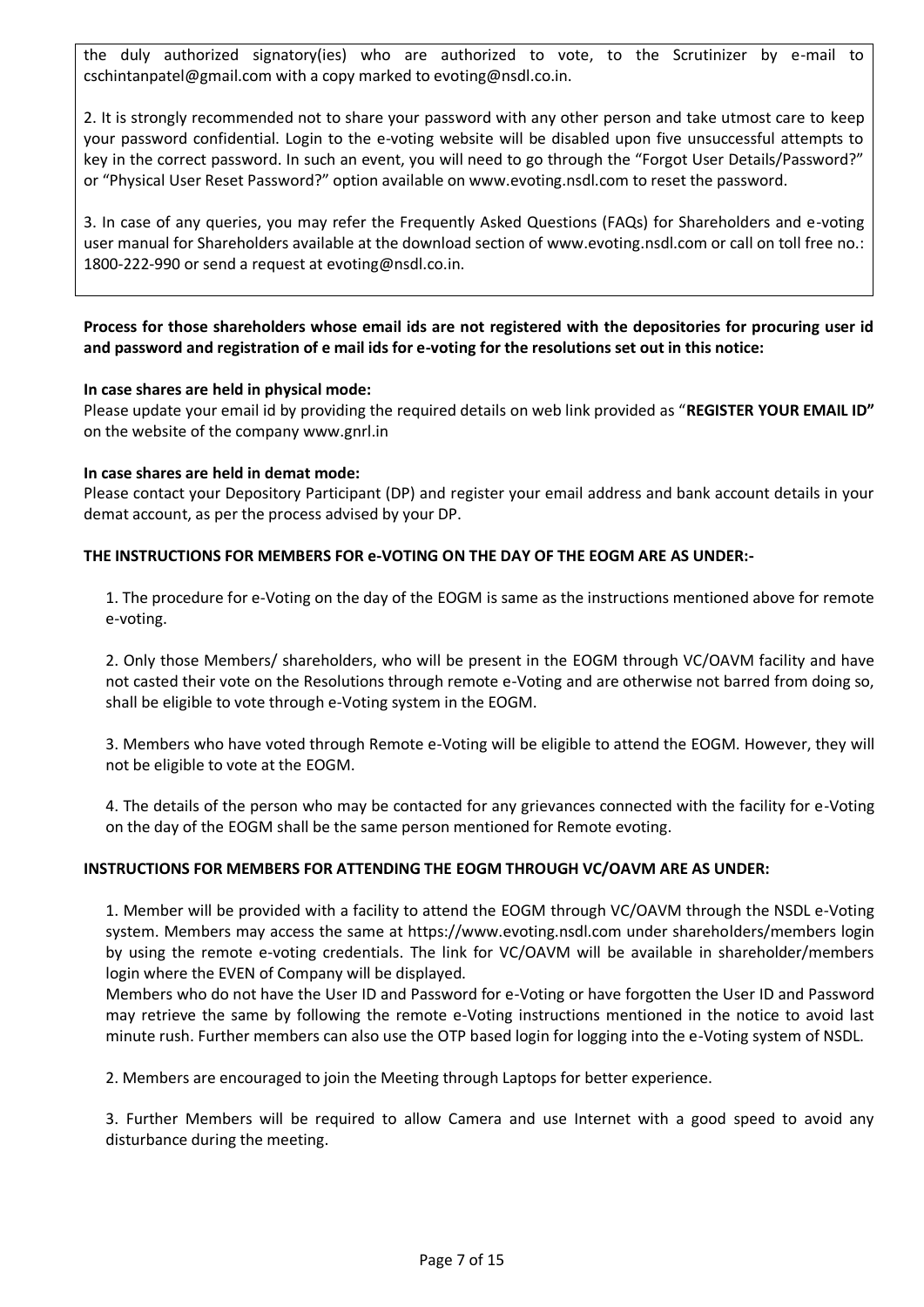4. Please note that Participants Connecting from Mobile Devices or Tablets or through Laptop connecting via Mobile Hotspot may experience Audio/Video loss due to Fluctuation in their respective network. It is therefore recommended to use Stable Wi-Fi or LAN Connection to mitigate any kind of aforesaid glitches.

5. Shareholders who would like to express their views/have questions may send their questions in advance at least 10 days before the EOGM mentioning their name, demat account number/folio number, email id, mobile number at sheetal@gnrl.in. The same will be replied by the company suitably.

6. Shareholders who would like to express their views or have questions may send their questions in advance, mentioning their Name, Demat account number, Folio Number, mobile number and e-mail address at sheetal@gnrl.in from December 10, 2020 to December 15, 2020. Those Members who have registered themselves as a speaker will only be allowed to express their views/ask questions during the EOGM. The Company reserves the right to restrict the number of speakers depending on the availability of time for the EOGM.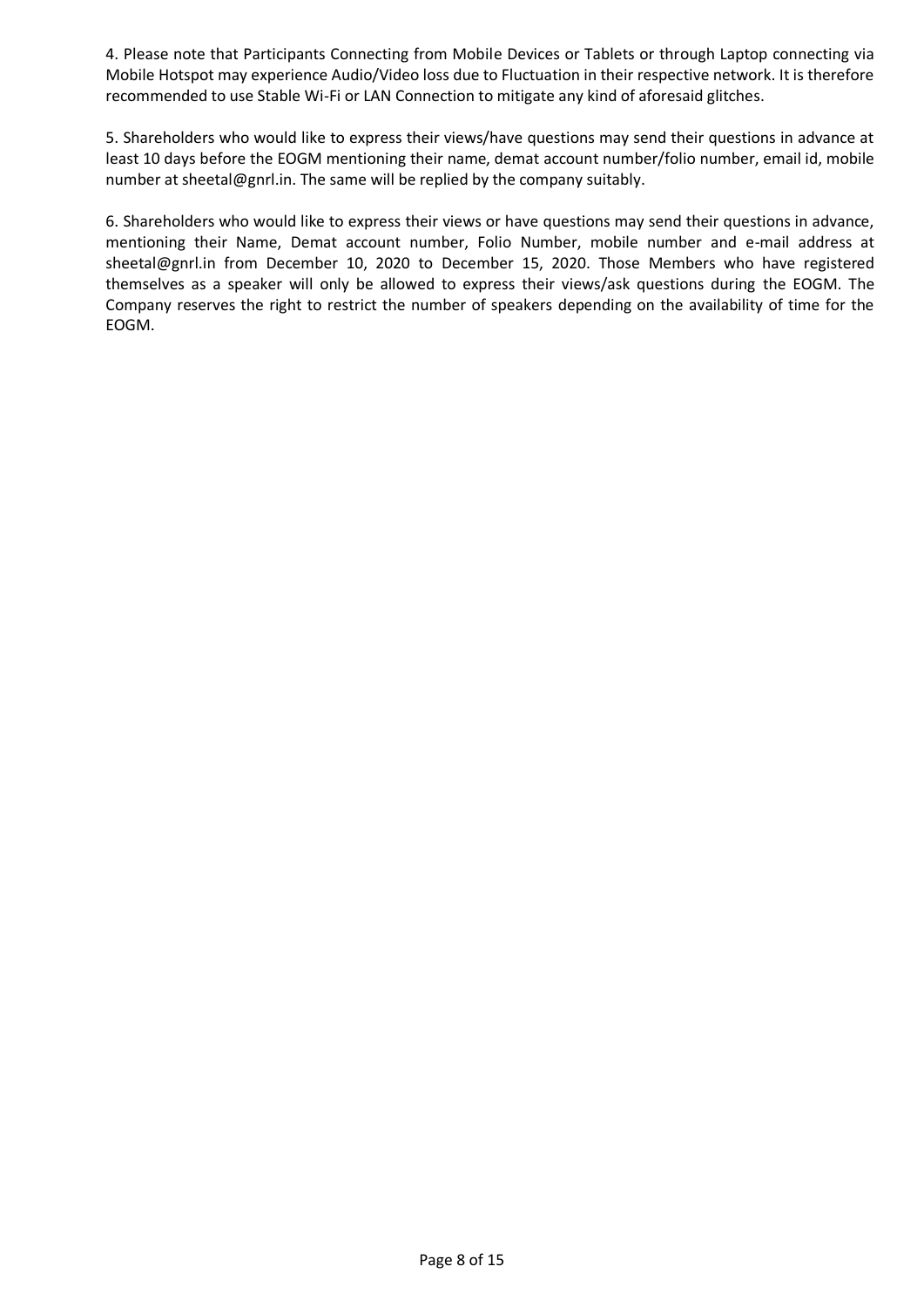# **Explanatory Statement pursuant to Section 102 of the Companies Act, 2013**

The following Statement pursuant to Section 102 of the Companies Act, 2013, sets out all material facts relating to the special business mentioned in the accompanying Notice.

# **ITEM NO. 1 OF THE NOTICE**

# **ISSUE AND ALLOT 2,40,00,000 FULLY CONVERTIBLE WARRANTS ON PREFERENTIAL BASIS TO NON-PROMOTERS.**

It is proposed to issue 2,40,00,000 convertible warrants of Rs. 10/- each to be converted into 2,40,00,000 equity shares of Rs. 10/- each to below mentioned strategic investors:

| Sr. | <b>Name of the Proposed Allottees</b> | Category     | <b>No. of Convertible</b> |
|-----|---------------------------------------|--------------|---------------------------|
| No. |                                       |              | <b>Warrants</b>           |
| 1.  | DV Finance Services LLP               | Non-Promoter | 30,00,000                 |
| 2.  | Sumit Lakhotia                        | Non-Promoter | 30,00,000                 |
| 3.  | Keyur Balkrishna Thakkar              | Non-Promoter | 30,00,000                 |
| 4.  | Jagruti Keyur Thakkar                 | Non-Promoter | 30,00,000                 |
| 5.  | Thirdeye Tradelink Private Limited    | Non-Promoter | 37,50,000                 |
| 6.  | Wealthstreet Finserve Private Limited | Non-Promoter | 37,50,000                 |
| 7.  | KJK Ventura Consultancy LLP           | Non-Promoter | 45,00,000                 |
|     | <b>Total</b>                          |              | 2,40,00,000               |

The Company has proposed to seek authorization of the Members of the Company in favour of the Board of Directors ("Board" which expression for the purposes of this resolution shall include any committee of Directors constituted by Board), as may be decided by the Board from time to time, without the need of any further approval from the Members, to enhance its equity base by way of a Preferential Issue, in accordance with the provisions of the Companies Act, 2013, the ICDR Regulations and the other applicable provisions of law, as amended from time to time, as set out in the special resolution at Item No. 1 of the accompanying Notice.

The aggregate value of present preferential allotment under consideration will be Rs. 28,80,00,000/- to be received in cash.

The price per Convertible Warrant/Equity Shares has been determined in accordance with the provisions of the Securities and Exchange Board of India (Issue of Capital and Disclosure Requirements) Regulations, 2018 as amended ("ICDR Regulations"). The shares of the company being infrequently traded, the price is determined taking into account valuation parameters including book value, comparable trading multiple etc. and a certificate from Independent Valuer regarding compliance of SEBI (Issue of Capital and Disclosure Requirements) Regulations, 2018 as amended ("ICDR Regulations") is obtained;

The price per Convertible Warrant/Equity Shares has been determined taking into account valuation parameters including book value, comparable trading multiples, and such other parameters and a Certificate from Independent Chartered Accountant & Registered Valuer, Mr. Moiz Shabbirbhai Ezzi has been obtained.

The issue and allotment of the Convertible Warrant to the proposed allottees, conversion of warrants into equity shares, as well as Listing of those shares, will be in accordance with applicable laws including without limitation the ICDR Regulations, and any other Rules/Regulations/Guidelines, if any, prescribed by the Securities and Exchange Board of India, Stock Exchanges and/or any other statutory/regulatory authority whether in India or abroad, the Securities And Exchange Board of India (Listing Obligations and Disclosure Requirements) Regulations, 2015 entered into by the Company with the Stock Exchanges.

On subscription and/or exercise of entitlement attached to Warrant(s) to subscribe for Equity Share(s), the allottees will have rights accruing to it *pro rata* to its shareholding;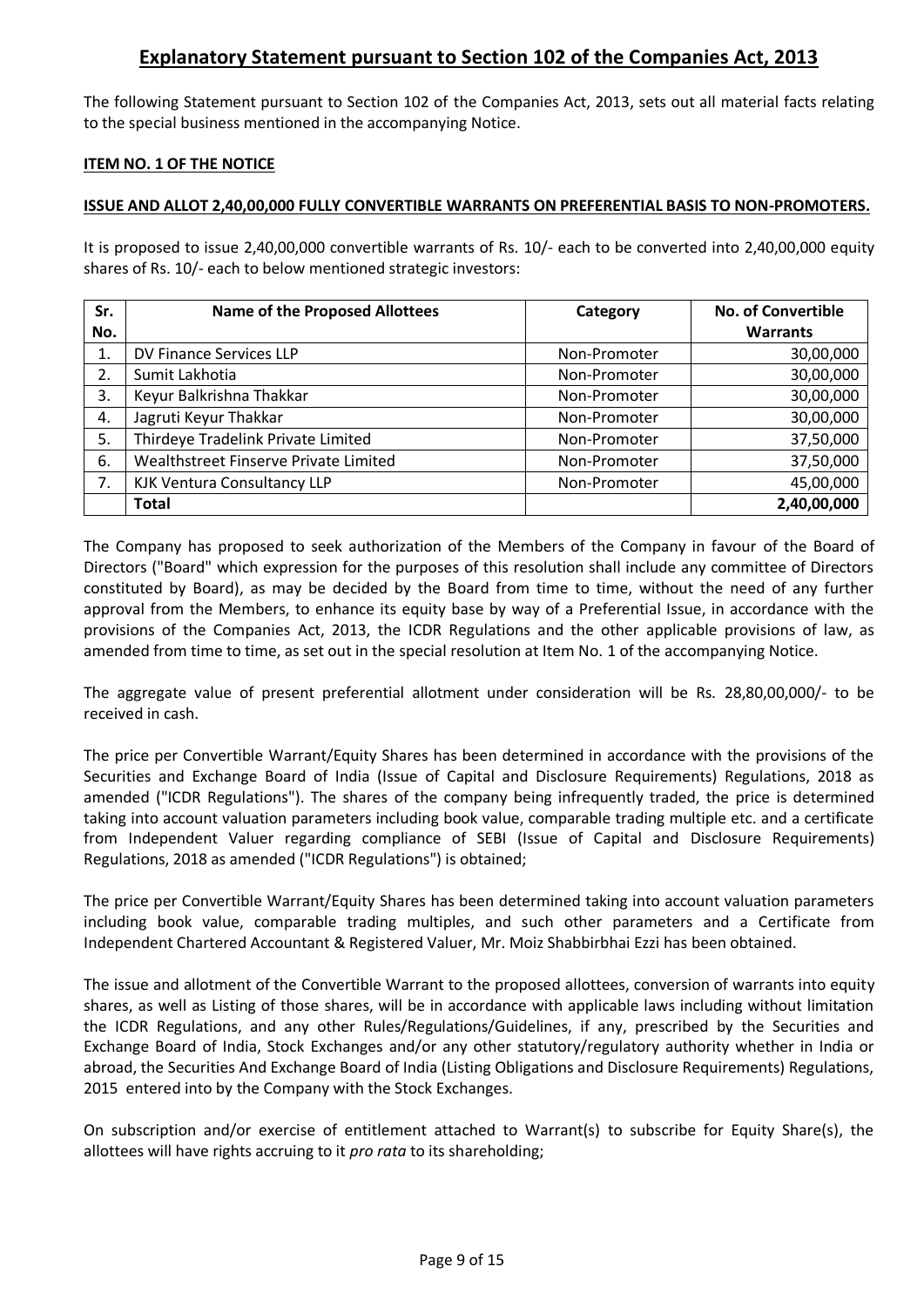On conversion of warrant into equity shares, the proposed allottee will comply with the respective obligations as would attract in terms of SEBI (Substantial Acquisition of Shares and Takeovers) Regulations, 2011.

The other disclosures in accordance with the Companies Act, 2013, the ICDR Regulations and the other applicable provisions of law, in relation to the Special Resolution set out in the accompanying Notice are as follows:

# **1. The objects of the Preferential Issue:**

The Company proposes to make preferential issue of Convertible Warrants for consideration to be received in cash for below mentioned objects:

- i. To augment long term resources of the Company for current and future expansion,
- ii. Funding Working capital requirements,
- iii. To invest in the wholly owned subsidiary of the Company Sigma Oil and Gas Private Limited for further development of oil and gas exploration business and
- iv. Funding expenditure for General corporate purposes.

#### **2. The total number of convertible warrants to be issued:**

The Company proposes to issue 2,40,00,000 Convertible Warrants of face value Rs. 10/- each at a price of Rs. 12/- per Warrant (including premium of Rs. 2/- per Warrant), to be converted into 2,40,00,000 equity shares of Rs. 12/- each (face value Rs. 10/- each and premium of Rs. 2/- each).

#### **3. The price at which the allotment is proposed:**

The shares of the Company being infrequently traded, the price per Warrant of the Company has been determined taking into account valuation parameters including book value, comparable trading multiples, and such other parameters and a certificate from Independent Chartered Accountant & Registered Valuer, Mr. Moiz Shabbirbhai Ezzi has been obtained. According to the Valuation Report dated November 19, 2020, the fair value per Equity share comes to Rs. 12/-. Hence, allotment of convertible warrants is proposed to be made at a price of Rs. 12/- per warrant.

#### **4. Relevant date with reference to which the price has been arrived at:**

In accordance with the provisions of ICDR Regulations, the "Relevant Date" for the purpose of calculating the price of Warrants to be issued in terms hereof and resultant equity shares to be issued and allotted by the Company on exercise of the entitlement attached to Warrants shall be November 19, 2020 being the date 30 days prior to the date of this Extra Ordinary General Meeting scheduled to be held on December 19, 2020.

**5. The class or classes of persons to whom the allotment is proposed to be made:**

The allotment is proposed to be made to Non-Promoters.

**6. Intention/proposal of the promoters or directors or key managerial/management personnel of the Company to subscribe to the offer:** 

None of the promoters/promoter group, directors or key managerial/management personnel of the Company intends to subscribe to the offer.

#### **7. The proposed time within which the Preferential Issue/allotment shall be completed:**

The allotment of Convertible Warrants shall be completed within a period of 15 days from the date of passing of the resolution by the shareholders provided that where the allotment is pending on account of pendency of any approval from any regulatory authority/body, the allotment shall be completed by the Company within a period of 15 days from the date of such approvals.

**8. The names of the proposed allottees and the identity of the natural persons who are the ultimate beneficial owners of the Convertible Warrants proposed to be allotted and/or who ultimately control the proposed allottees, the percentage of post Preferential Issue capital that may be held by them and change in control, if any, in the issuer consequent to the Preferential Issue:**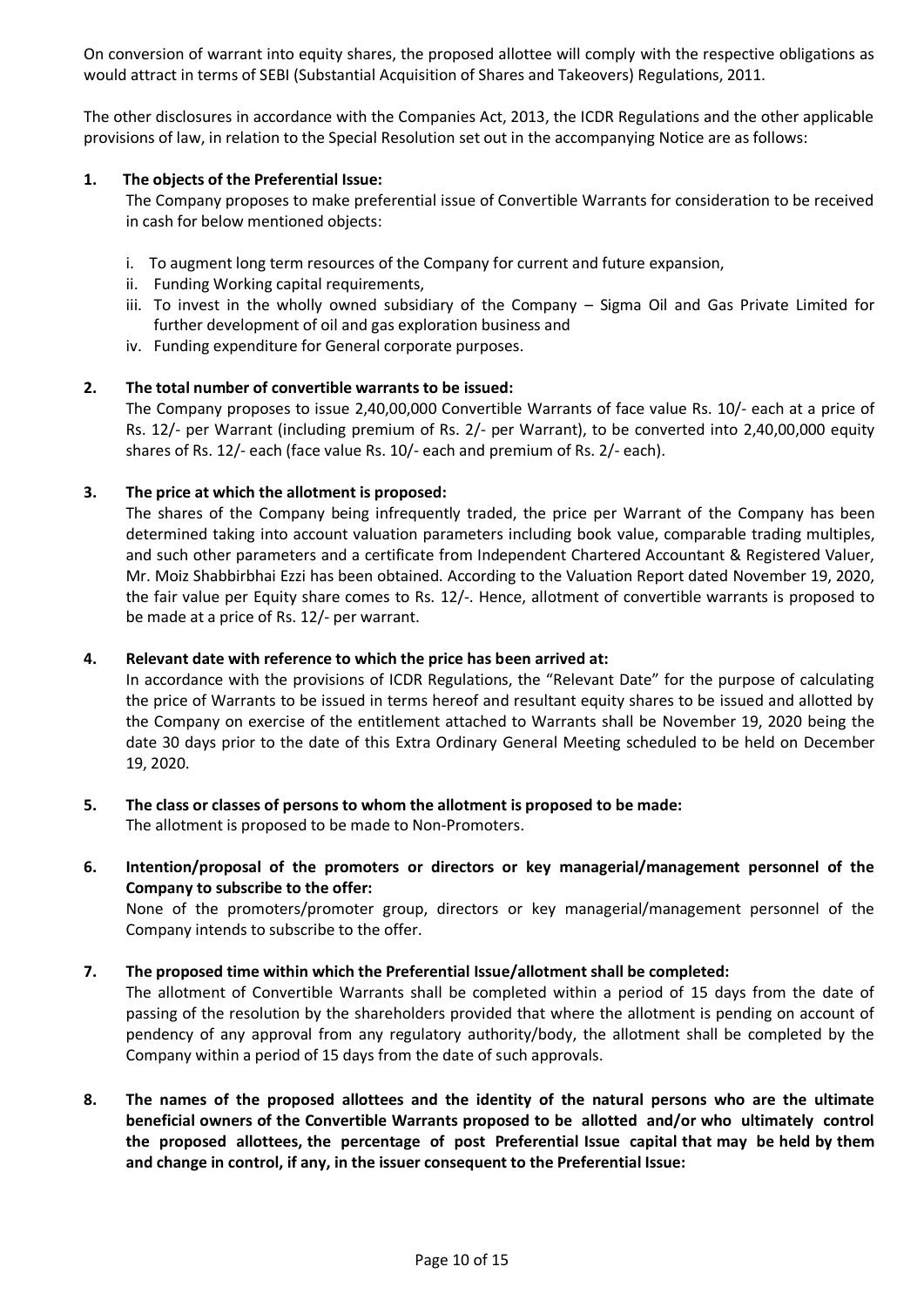| Sr. | <b>Names of the</b>              | <b>Ultimate Beneficial Owners</b>       | Shareholding             |                    |                      |                |
|-----|----------------------------------|-----------------------------------------|--------------------------|--------------------|----------------------|----------------|
| No. | Proposed                         |                                         | Pre Allotment/           |                    | After conversion of  |                |
|     | Allottees/Category               |                                         | <b>Upon Allotment of</b> |                    | entire Warrants into |                |
|     |                                  |                                         |                          | convertible        | equity shares        |                |
|     |                                  |                                         |                          | warrants but prior |                      |                |
|     |                                  |                                         |                          | to conversion of   |                      |                |
|     |                                  |                                         |                          | <b>Warrants</b>    |                      |                |
|     |                                  |                                         | No. of                   | $%$ of             | No. of               | $%$ of         |
|     |                                  |                                         | <b>Shares</b>            | <b>Holding</b>     | <b>Shares</b>        | <b>Holding</b> |
| 1.  | Finance<br>Services<br><b>DV</b> | Divyesh Jagdish Gangar<br>$\bullet$     | $\Omega$                 | 0                  | 30,00,000            | 3.74           |
|     | <b>LLP</b>                       | Amit Devnath Gond<br>$\bullet$          |                          |                    |                      |                |
| 2.  | Sumit Lakhotia                   | Sumit Lakhotia                          | $\mathbf 0$              | 0                  | 30,00,000            | 3.74           |
| 3.  | Balkrishna<br>Keyur              | Keyur Balkrishna Thakkar                | $\mathbf 0$              | 0                  | 30,00,000            | 3.74           |
|     | Thakkar                          |                                         |                          |                    |                      |                |
| 4.  | Jagruti Keyur Thakkar            | Jagruti Keyur Thakkar                   | $\mathbf 0$              | 0                  | 30,00,000            | 3.74           |
| 5.  | Thirdeye Tradelink               |                                         | $\mathbf 0$              | 0                  | 37,50,000            |                |
|     | <b>Private Limited</b>           | Radheshyam Nuwal<br>$\bullet$           |                          |                    |                      | 4.67           |
|     |                                  | <b>Baluram Lahoti</b><br>$\bullet$      |                          |                    |                      |                |
|     |                                  | Sunil Porwal<br>$\bullet$               |                          |                    |                      |                |
|     |                                  | Laluram Nuwal<br>$\bullet$              |                          |                    |                      |                |
| 6.  | Wealthstreet Finserve            | Ajay Radheshyam Saraogi<br>$\bullet$    | $\Omega$                 | 0                  | 37,50,000            | 4.67           |
|     | <b>Private Limited</b>           | Rakesh Baluram Lahoti<br>$\bullet$      |                          |                    |                      |                |
|     |                                  | Kamlesh Rajendraprasad<br>$\bullet$     |                          |                    |                      |                |
|     |                                  | Tripathi                                |                          |                    |                      |                |
|     |                                  | Kunal Bipinchandra Mehta<br>$\bullet$   |                          |                    |                      |                |
|     |                                  | Abhik Jolit Shah<br>$\bullet$           |                          |                    |                      |                |
| 7.  | <b>KJK Ventura</b>               | Krunal Jayesh Kuwadia<br>$\bullet$      | $\mathbf 0$              | 0                  | 45,00,000            | 5.61           |
|     | Consultancy LLP                  | Jayesh Girdharbhai Kuwadia<br>$\bullet$ |                          |                    |                      |                |
|     |                                  | Kailash Bhanji Patel<br>$\bullet$       |                          |                    |                      |                |

There will be no change in the control and composition of the management and Board of Directors of the Company consequent to the said Preferential Issue of equity shares.

- **9. The number of persons to whom allotment on preferential basis have already been made during the year, in terms of number of securities as well as price:** Save and except the Preferential Issue as proposed in the resolution as set in the accompanying Notice, the Company has not made any other issue or allotment of securities on preferential basis during the year.
- **10. Valuation report of the registered valuer in case of allotment to be made for consideration other than cash:** Not Applicable

# **11. The pre issue and post issue shareholding pattern of the Company:**

The shareholding pattern of the Company pre and post preferential allotment is given below**:** 

| Sr. | Category              |   | No. of       | <b>PAN</b> | Pre Allotment/           |                | No. of       | After conversion of  |                |
|-----|-----------------------|---|--------------|------------|--------------------------|----------------|--------------|----------------------|----------------|
| No. |                       |   | <b>Share</b> |            | <b>Upon Allotment of</b> |                | <b>Share</b> | entire Warrants into |                |
|     |                       |   | holder       |            | convertible warrants     |                | holder       | equity shares        |                |
|     |                       |   |              |            | but prior to             |                |              |                      |                |
|     |                       |   |              |            | conversion of            |                |              |                      |                |
|     |                       |   |              |            | <b>Warrants</b>          |                |              |                      |                |
|     |                       |   |              |            | No. of                   | % of           |              | No. of               | $%$ of         |
|     |                       |   |              |            | <b>Shares</b>            | <b>Holding</b> |              | <b>Shares</b>        | <b>Holding</b> |
| (A) | <b>Promoters</b>      | & |              |            |                          |                |              |                      |                |
|     | <b>Promoter Group</b> |   |              |            |                          |                |              |                      |                |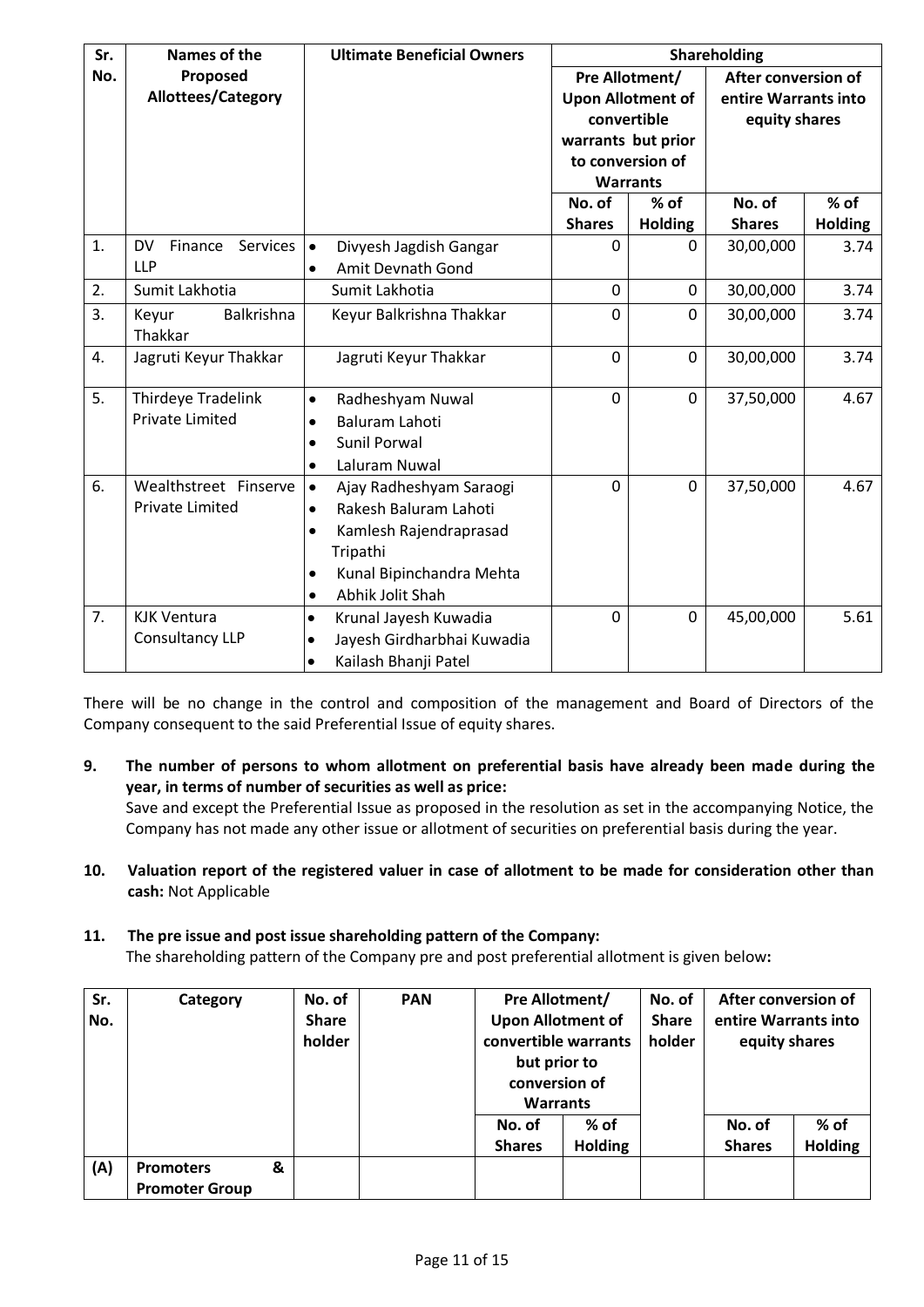| (1)          | Indian                                         |                |            |          |       |                |          |       |
|--------------|------------------------------------------------|----------------|------------|----------|-------|----------------|----------|-------|
|              | Individual/HUF                                 |                |            |          |       |                |          |       |
|              | Payal Shalin Shah                              | $\mathbf{1}$   | AAAPN9171D | 565000   | 1.00  | $\mathbf{1}$   | 565000   | 0.70  |
|              | Ashok Chinubhai                                | $\mathbf{1}$   | AFGPS2827G | 125100   | 0.22  | $\mathbf{1}$   | 125100   | 0.16  |
|              | Shah                                           |                |            |          |       |                |          |       |
|              | Malav Ajitbhai<br>Mehta                        | $\mathbf{1}$   | ACBPM6865G | 48000    | 0.09  | $\mathbf{1}$   | 48000    | 0.06  |
|              | Leena Ashok Shah                               | $\mathbf{1}$   | AFGPS2826H | 9700     | 0.02  | $\mathbf{1}$   | 9700     | 0.01  |
|              | Jayshreeben Ajitbhai                           | $\mathbf{1}$   | AAYPM2755L | 8421     | 0.01  | $\mathbf{1}$   | 8421     | 0.01  |
|              | Mehta                                          |                |            |          |       |                |          |       |
|              | Shalin Ashok Shah                              | 1              | AEQPS9910M | 400      | 0.00  | $\mathbf{1}$   | 400      | 0.00  |
|              | Sub Total (A)(1)                               | 6              |            | 756621   | 1.35  | 6              | 756621   | 0.94  |
| (2)          | <b>Bodies corporate</b>                        |                |            |          |       |                |          |       |
|              | <b>03 Developers</b>                           | $\mathbf{1}$   | AABCI9487R | 6800000  | 12.09 | $\mathbf{1}$   | 6800000  | 8.47  |
|              | <b>Private Limited</b>                         |                |            |          |       |                |          |       |
|              | (Formerly Infinium                             |                |            |          |       |                |          |       |
|              | <b>Natural Resources</b>                       |                |            |          |       |                |          |       |
|              | <b>Investments Private</b>                     |                |            |          |       |                |          |       |
|              | Limited)<br><b>Tiw Systems Private</b>         | $\mathbf{1}$   | AACCT8303L | 1555000  | 2.76  | $\mathbf{1}$   | 1555000  | 1.94  |
|              | Limited                                        |                |            |          |       |                |          |       |
|              | Infinium Motors Pvt                            | $\mathbf{1}$   | AAACI4684B | 1000000  | 1.78  | $\mathbf{1}$   | 1000000  | 1.25  |
|              | Ltd                                            |                |            |          |       |                |          |       |
|              | <b>Advanced Energy</b>                         | $\mathbf{1}$   | AAGCA7788J | 530000   | 0.94  | $\mathbf{1}$   | 530000   | 0.66  |
|              | Resources &                                    |                |            |          |       |                |          |       |
|              | <b>Management Private</b>                      |                |            |          |       |                |          |       |
|              | Limited                                        |                |            |          |       |                |          |       |
|              | Rhetan Rolling Mills                           | $\mathbf{1}$   | AACCS6850M | 505000   | 0.90  | $\mathbf{1}$   | 505000   | 0.63  |
|              | Limited<br>Private<br>(Formerly<br>Shree       |                |            |          |       |                |          |       |
|              | Ghanta Karna Rolling                           |                |            |          |       |                |          |       |
|              | Mills Pvt Ltd)                                 |                |            |          |       |                |          |       |
|              | Ashoka<br>Metcast                              | 1              | AADCT7220M | 350000   | 0.62  | $\mathbf{1}$   | 350000   | 0.44  |
|              | Private<br>Limited                             |                |            |          |       |                |          |       |
|              | (Formerly<br>Tanya                             |                |            |          |       |                |          |       |
|              | Private<br>Estates                             |                |            |          |       |                |          |       |
|              | Limited)                                       |                |            |          |       |                |          |       |
|              | Industries<br>Ashnisha<br>Limited<br>(Formerly | $\mathbf{1}$   | AAJCA1606Q | 298900   | 0.53  | $\mathbf{1}$   | 298900   | 0.37  |
|              | Ashnisha<br>Alloys                             |                |            |          |       |                |          |       |
|              | Private Limited)                               |                |            |          |       |                |          |       |
|              | Sub Total (A)(2)                               | $\overline{7}$ |            | 11038900 | 19.62 | 7              | 11038900 | 13.76 |
|              | Sub Total (A)                                  | 13             |            | 11795521 | 20.97 | 13             | 11795521 | 14.70 |
| (B)          | <b>Public Holding</b>                          |                |            |          |       |                |          |       |
| $\mathbf{1}$ | <b>Institutions</b>                            |                |            |          |       |                |          |       |
|              | Mutual Funds / UTI                             |                |            |          |       |                |          |       |
|              | Financial                                      | 1              |            | 800      | 0.00  | $\mathbf{1}$   | 800      | 0.00  |
|              | Institution/Bank                               |                |            |          |       |                |          |       |
|              | Foreign Institutional                          |                |            |          |       |                |          |       |
|              | Investor                                       |                |            |          |       |                |          |       |
|              | Portfolio<br>Foreign                           | $\mathbf{1}$   |            | 4357     | 0.01  | $\mathbf{1}$   | 4357     | 0.01  |
|              | Investors                                      |                |            |          |       |                |          |       |
|              | Sub Total B (1)                                | $\overline{2}$ |            | 5157     | 0.01  | $\overline{2}$ | 5157     | 0.01  |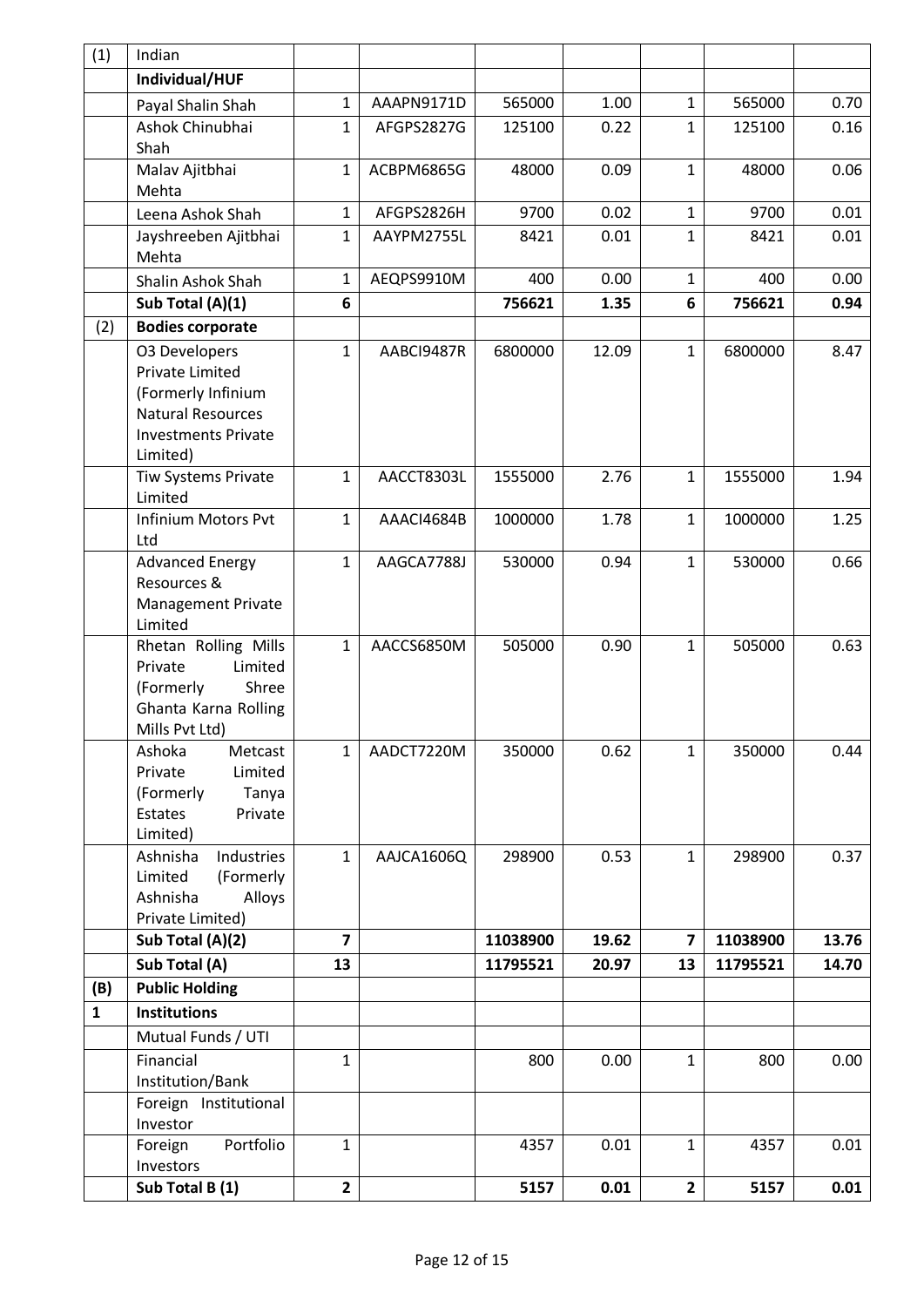| $\overline{2}$ | <b>Non Institutions</b>                                                                   |              |                |             |             |              |          |       |
|----------------|-------------------------------------------------------------------------------------------|--------------|----------------|-------------|-------------|--------------|----------|-------|
|                | <b>Bodies corporate</b>                                                                   | 58           |                | 23193497    | 41.23       | 60           | 30693497 | 38.25 |
|                | More than 1 % of<br>shareholding                                                          |              |                |             |             |              |          |       |
|                | Pranathi<br><b>Constructions Private</b><br>Limited                                       | $\mathbf{1}$ | AAECP9830C     | 3835570     | 6.82        | $\mathbf{1}$ | 3835570  | 4.78  |
|                | Patron Energy<br><b>Private Limited</b>                                                   | $\mathbf{1}$ | AAECP9831D     | 3801570     | 6.76        | $\mathbf{1}$ | 3801570  | 4.74  |
|                | Padma Real Infra<br>Private Limited                                                       | $\mathbf{1}$ | AAECP7959A     | 2171000     | 3.86        | $\mathbf{1}$ | 2171000  | 2.71  |
|                | <b>Blowing Traders Pvt</b><br>Ltd                                                         | $\mathbf{1}$ | AADCB8206B     | 2149986     | 3.82        | $\mathbf{1}$ | 2149986  | 2.68  |
|                | <b>Island Builders And</b><br>Developers Private<br>Limited                               | $\mathbf{1}$ | AAACI1560Q     | 2000000     | 3.56        | $\mathbf{1}$ | 2000000  | 2.49  |
|                | Shaurya Organics<br>Private Limited                                                       | $\mathbf{1}$ | AACCS1382C     | 1555000     | 2.76        | 1            | 1555000  | 1.94  |
|                | Suryaja<br>Infrastructure Pvt.<br>Ltd.                                                    | 1            | AANCS1841B     | 1555000     | 2.76        | $\mathbf{1}$ | 1555000  | 1.94  |
|                | <b>Rhetan Estate</b><br>Private Limited                                                   | $\mathbf{1}$ | AADCR8356E     | 1500000     | 2.67        | $\mathbf{1}$ | 1500000  | 1.87  |
|                | Milan Grafitech<br><b>Private Limited</b>                                                 | $\mathbf{1}$ | AAECM6401E     | 1075276     | 1.91        | $\mathbf{1}$ | 1075276  | 1.34  |
|                | <b>Westmark Exports</b><br>Private Limited                                                | $\mathbf{1}$ | AAACW0613<br>Q | 1000000     | 1.78        | $\mathbf{1}$ | 1000000  | 1.25  |
|                | Jaikush Contracts<br><b>Private Limited</b>                                               | 1            | AACCJ1454A     | 968000      | 1.72        | 1            | 968000   | 1.21  |
|                | Tradelink<br>Thirdeye<br><b>Private Limited</b>                                           | 0            | AANCS0258G     | $\mathbf 0$ | 0           | $\mathbf{1}$ | 3750000  | 4.67  |
|                | Wealthstreet<br>Private<br>Finserve<br>Limited                                            | 0            | AACCW0168J     | $\mathbf 0$ | $\mathbf 0$ | 1            | 3750000  | 4.67  |
|                | Individual                                                                                |              |                |             |             |              |          |       |
|                | Individual<br>shareholders holding<br>nominal share capital<br>up to Rs. 2 Lakh           | 6304         |                | 2545446     | 4.53        | 6304         | 2545446  | 3.17  |
|                | Individual<br>shareholders holding<br>nominal share capital<br>in excess of Rs. 2<br>Lakh | 39           |                | 8486993     | 15.09       | 42           | 17486993 | 21.79 |
|                | More than 1 % of<br>shareholding                                                          |              |                |             |             |              |          |       |
|                | Dinesh Chhaganlal<br>Thakkar                                                              | $\mathbf{1}$ | AARPT6636J     | 4000000     | 7.11        | $\mathbf{1}$ | 4000000  | 4.98  |
|                | Deven<br>Mahendrakumar<br>Shah                                                            | $\mathbf{1}$ | BMIPS9851C     | 1870000     | 3.32        | $\mathbf{1}$ | 1870000  | 2.33  |
|                | Amee D Shah                                                                               | 1            | BMIPS9852B     | 700000      | 1.24        | 1            | 700000   | 0.87  |
|                | Sumit Lakhotia                                                                            | 0            | AGAPL0878K     | 0           | 0           | $\mathbf{1}$ | 3000000  | 3.74  |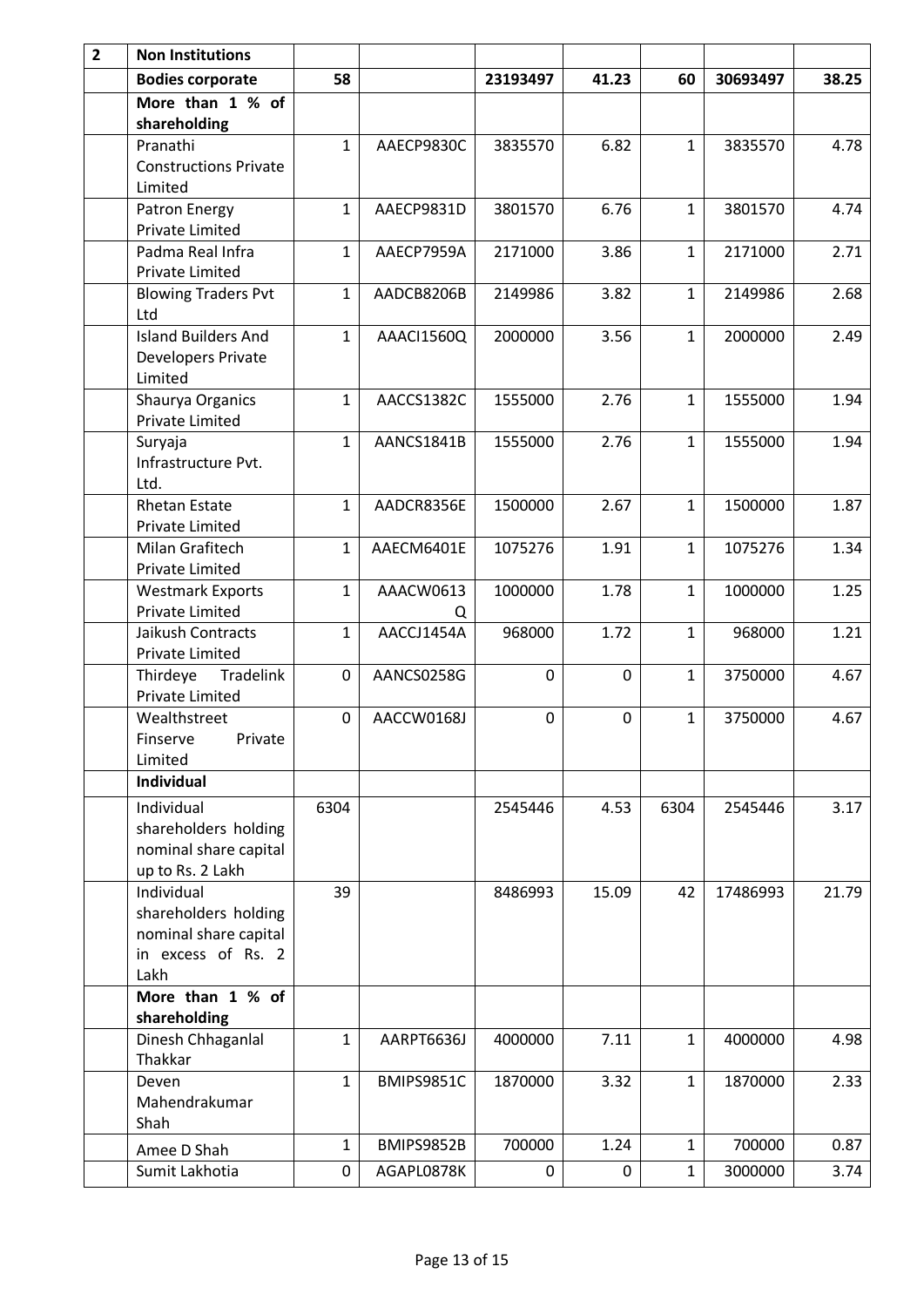| Balkrishna<br>Keyur<br>Thakkar                     | 0            | ABUPT0230G | $\overline{0}$ | $\overline{0}$ | $\mathbf{1}$ | 3000000  | 3.74   |
|----------------------------------------------------|--------------|------------|----------------|----------------|--------------|----------|--------|
| Keyur<br>Jagruti<br>Thakkar                        | 0            | AAYPT5091N | $\overline{0}$ | $\overline{0}$ | 1            | 3000000  | 3.74   |
| Non Resident Indian<br>(NRI)                       | 12           |            | 16254          | 0.03           | 12           | 16254    | 0.02   |
| <b>HUF</b>                                         | 57           |            | 2192346        | 3.90           | 57           | 2192346  | 2.73   |
| More than 1 % of<br>shareholding                   |              |            |                |                |              |          |        |
| Arvindbhai<br>Chhaganlal<br>Thakkar<br><b>HUF</b>  | $\mathbf{1}$ | AADHA1228D | 2000000        | 3.56           | $\mathbf{1}$ | 2000000  | 2.49   |
| <b>Clearing Members</b>                            | 11           |            | 89922          | 0.16           | 11           | 89922    | 0.11   |
| <b>LLP</b>                                         | 10           |            | 7926509        | 14.09          | 12           | 15426509 | 19.22  |
| More than 1 % of<br>shareholding                   |              |            |                |                |              |          |        |
| Goyenka Real Estate<br><b>LLP</b>                  | $\mathbf{1}$ | AARFG3941R | 3857145        | 6.86           | $\mathbf{1}$ | 3857145  | 4.81   |
| Midrina Oil And Gas<br><b>Services Limited LLP</b> | $\mathbf{1}$ | ABGFM9612B | 1565000        | 2.78           | $\mathbf{1}$ | 1565000  | 1.95   |
| Yash Analysis And<br><b>Consulting LLP</b>         | $\mathbf{1}$ | AABFY9205A | 1000000        | 1.78           | $\mathbf{1}$ | 1000000  | 1.25   |
| Vishal Analysis And<br><b>Consulting LLP</b>       | $\mathbf{1}$ | AAOFV9876B | 1000000        | 1.78           | $\mathbf{1}$ | 1000000  | 1.25   |
| DV Finance Services<br><b>LLP</b>                  | 0            | AAKFV0603Q | 00             | 0.00           | $\mathbf{1}$ | 3000000  | 3.74   |
| Ventura<br><b>KJK</b><br>Consultancy LLP           | 0            | AAUFK6228J | 00             | 0.00           | 1            | 4500000  | 5.61   |
| Sub Total B (2)                                    | 6491         |            | 44450967       | 79.02          | 6498         | 68450967 | 85.30  |
| Total $B=B(1) + B(2)$                              | 6493         |            | 44456124       | 79.03          | 6500         | 68456124 | 85.30  |
| Grand Total (A+B)                                  | 6506         |            | 56251645       | 100.00         | 6513         | 80251645 | 100.00 |

# **12. Auditors' Certificate:**

A copy of certificate from the Statutory Auditors of the Company certifying that the above issue of Convertible Warrants is being made in accordance with the ICDR Regulations, shall be available electronically for inspection without any fee by the members during the Extra Ordinary General Meeting.

#### **13. Lock-in:**

- **i. None of the allottees hold any shares in the Company prior to current preferential allotment of convertible warrants, accordingly pre-preferential shareholding lock in as per Regulation 167(6) of the ICDR Regulations is not applicable.**
- **ii. As per Regulation 167(2) of the ICDR Regulations, 2,40,00,000 Convertible Warrants issued on preferential allotment basis to Non-Promoters shall be locked in for a period of 1 year from the date of allotment of such warrants as mentioned below:**

| Sr. | <b>Name of Proposed Allottees</b>     | Category     | <b>No. of Convertible Warrants</b> |
|-----|---------------------------------------|--------------|------------------------------------|
| No. |                                       |              | to be locked in for 1 year         |
| 1.  | DV Finance Services LLP               | Non-Promoter | 30,00,000                          |
| 2.  | Sumit Lakhotia                        | Non-Promoter | 30,00,000                          |
| 3.  | Keyur Balkrishna Thakkar              | Non-Promoter | 30,00,000                          |
| 4.  | Jagruti Keyur Thakkar                 | Non-Promoter | 30,00,000                          |
| 5.  | Thirdeye Tradelink Private Limited    | Non-Promoter | 37,50,000                          |
| 6.  | Wealthstreet Finserve Private Limited | Non-Promoter | 37,50,000                          |
| 7.  | <b>KJK Ventura Consultancy LLP</b>    | Non-Promoter | 45,00,000                          |
|     | <b>Total</b>                          |              | 2,40,00,000                        |